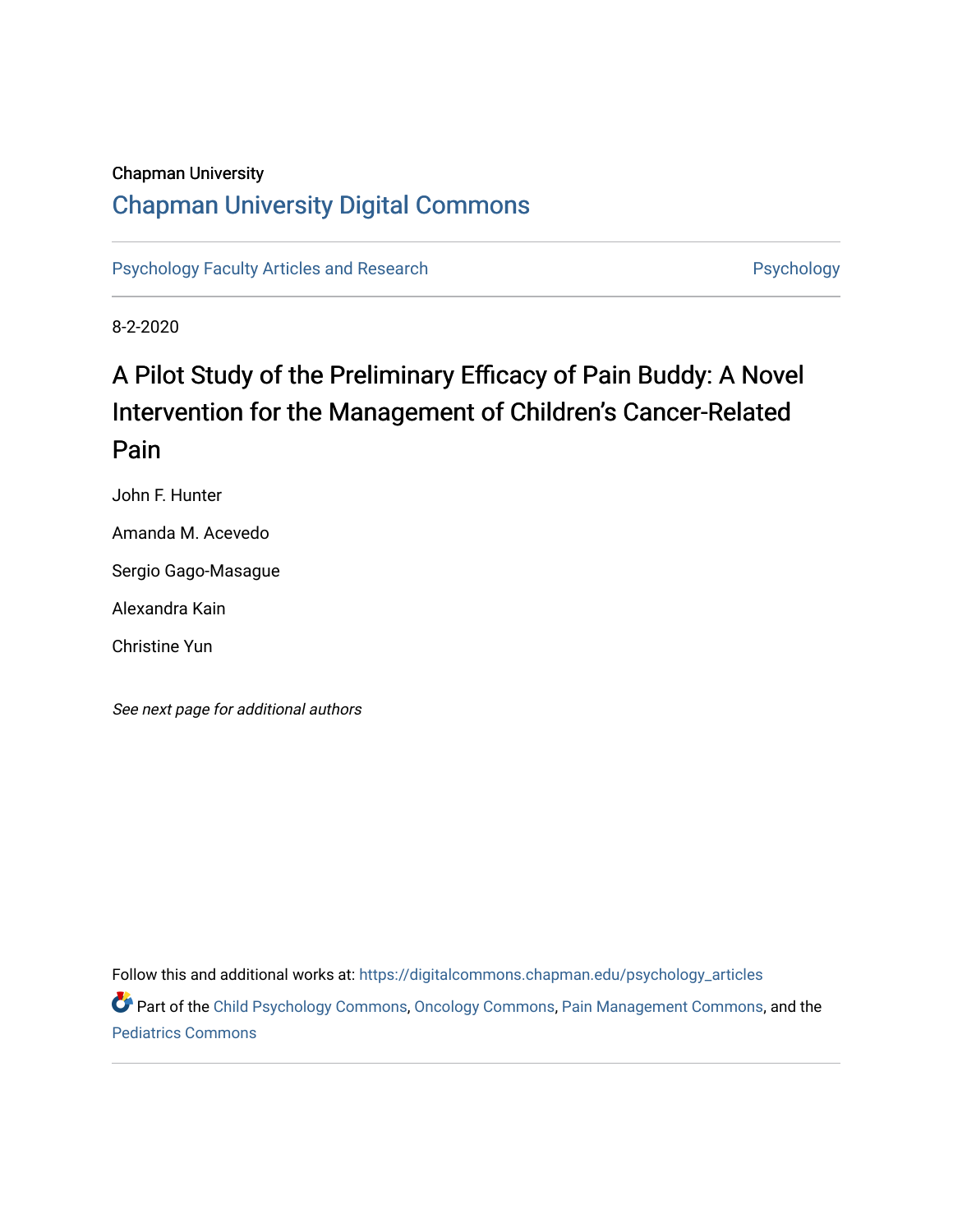# A Pilot Study of the Preliminary Efficacy of Pain Buddy: A Novel Intervention for the Management of Children's Cancer-Related Pain

### **Comments**

This is the accepted version of the following article:

Hunter JF, Acevedo AM, Gago‐Masague S, et al. A pilot study of the preliminary efficacy of Pain Buddy: a novel intervention for the management of children's cancer-related pain. Pediatr Blood Cancer. 2020; 67:e28278.

which has been published in final form at <https://doi.org/10.1002/pbc.28278>. This article may be used for non-commercial purposes in accordance with [Wiley Terms and Conditions for Self-Archiving](http://olabout.wiley.com/WileyCDA/Section/id-820227.html#terms).

Copyright Wiley

### Authors

John F. Hunter, Amanda M. Acevedo, Sergio Gago-Masague, Alexandra Kain, Christine Yun, Lilibeth Torno, Brooke N. Jenkins, and Michelle A. Fortier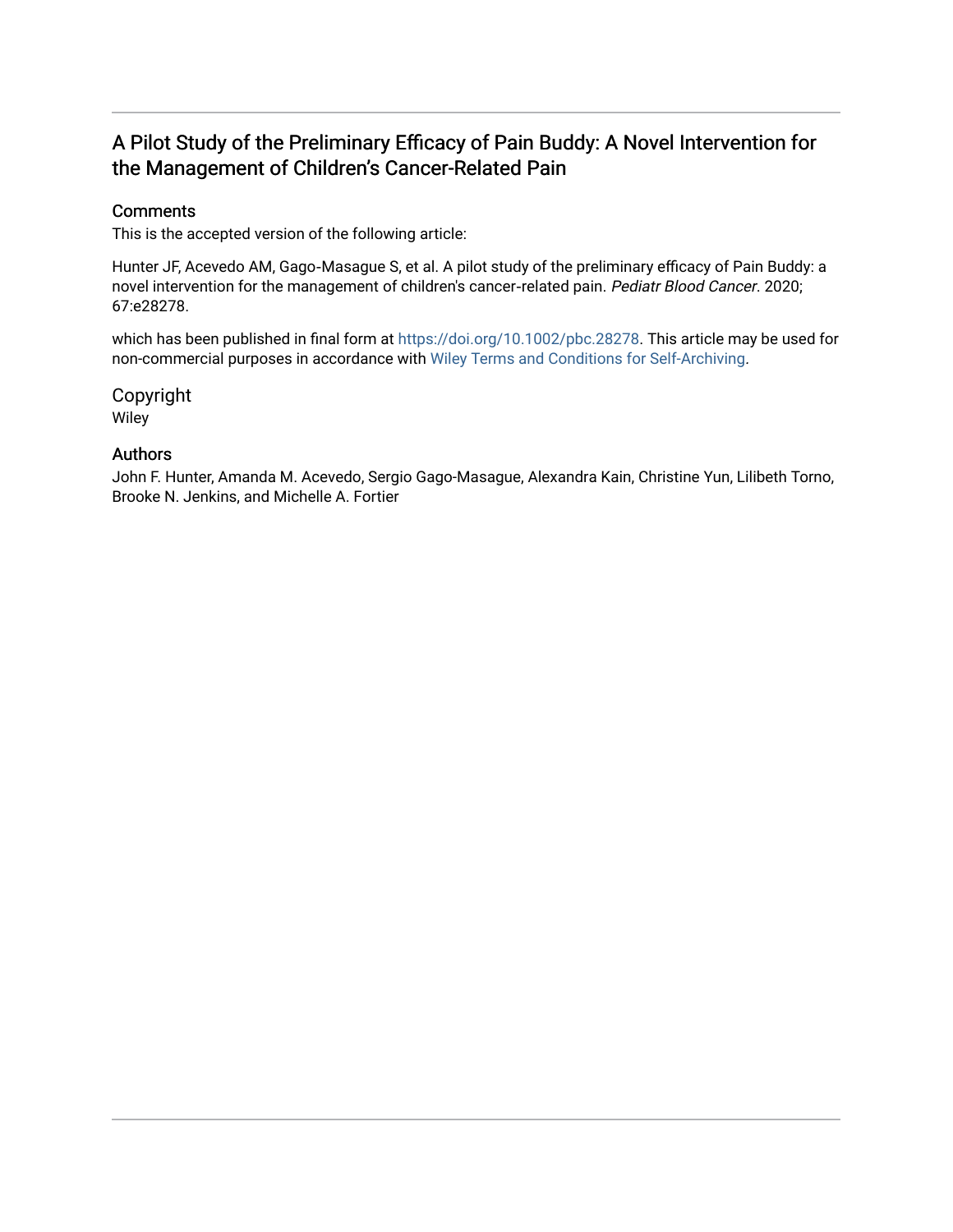### **A Pilot Study of the Preliminary Efficacy of Pain Buddy: A Novel Intervention for the Management of Children's Cancer-Related Pain**

*Pediatric Blood & Cancer* 

John F. Hunter<sup>1</sup> Amanda M. Acevedo $1$ Sergio Gago-Masague<sup>2</sup> Alexandra Kain<sup>3</sup> Christine Yun<sup>4</sup> Lilibeth Torno<sup>4,5</sup> Brooke N. Jenkins $3,6,7$ Michelle A. Fortier 3,6,8,9

<sup>1</sup>Department of Psychological Science, University of California-Irvine, Irvine, CA, USA

<sup>2</sup> Department of Computer Science, University of California-Irvine, Irvine, CA, USA

<sup>3</sup> Center on Stress & Health, School of Medicine, University of California-Irvine, Orange, CA, USA

<sup>4</sup> CHOC Children's Hospital, Hyundai Cancer Institute, Orange, CA, USA

5 Department of Pediatrics, School of Medicine, University of California-Irvine, Irvine, CA, USA

<sup>6</sup> Department of Anesthesiology and Perioperative Care, University of California-Irvine, Irvine, CA, USA

 $<sup>7</sup>$  Department of Psychology, Chapman University, Orange, CA, USA</sup>

8 Sue & Bill Gross School of Nursing, University of California-Irvine, Irvine, CA, USA

<sup>9</sup> Department of Pediatric Psychology, Children's Hospital of Orange County, Orange, CA, USA

Corresponding author details

Dr. M.A. Fortier, UCI Center on Stress & Health, School of Medicine, University of California-Irvine, Orange, CA, 92868, USA.

Email: [mfortier@uci.edu](mailto:mfortier@uci.edu)

Abstract word count= 223 Main text word count= 3,007

1 Table

2 Figures

1 Supplemental File

Running title: Preliminary efficacy of Pain Buddy

Keywords: Pain Buddy, mHealth, pediatric oncology, pain management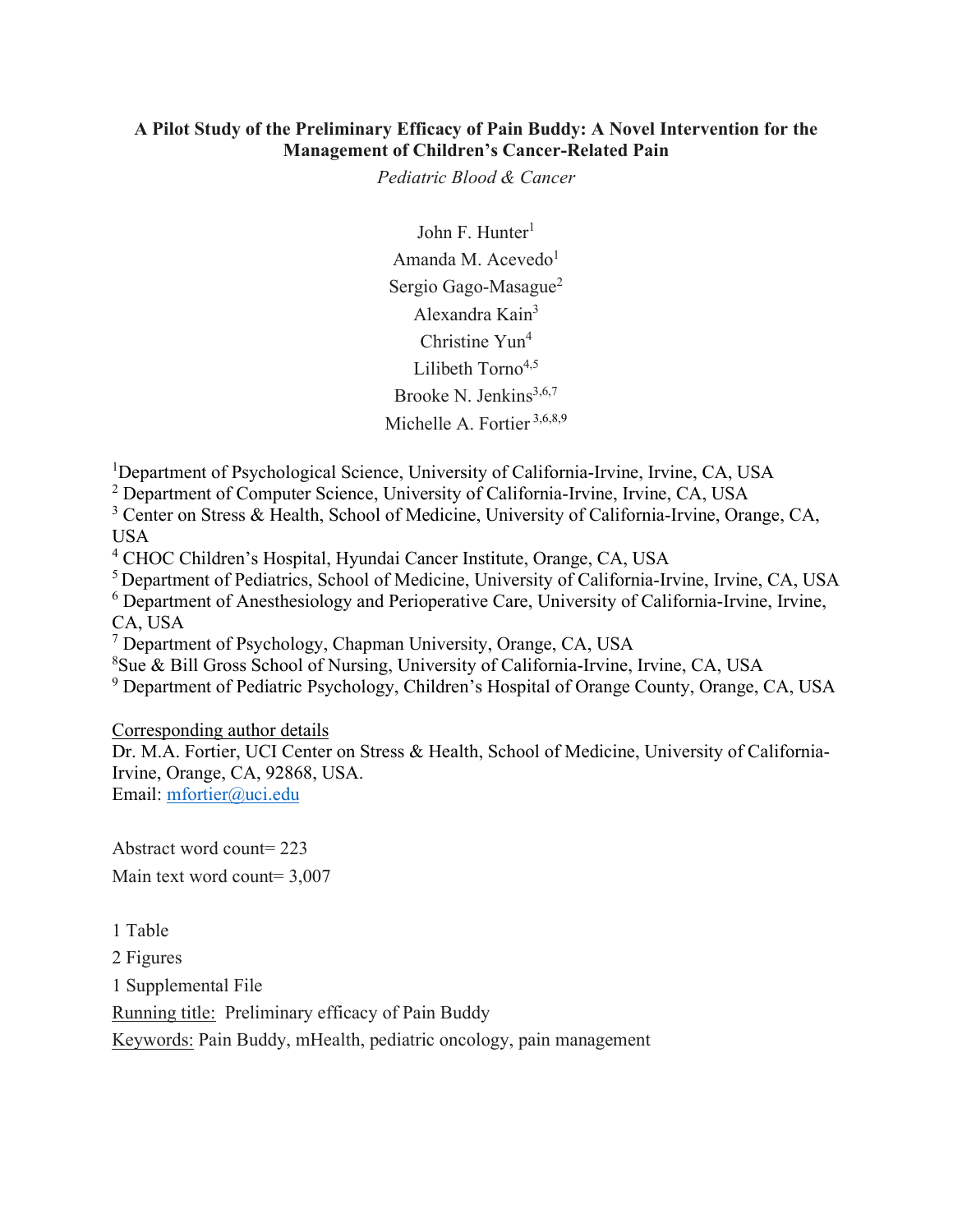#### **ABSTRACT**

**Objectives:** Cancer-related pain in children is prevalent and undermanaged. Mobile health (mHealth) applications provide a promising avenue to address the gap in pain management in children with cancer. Pain Buddy is a multi-component mHealth application developed to manage cancer-related pain in children. The goal of this paper is to present preliminary efficacy data of the impact of Pain Buddy on children's pain severity and frequency. **Methods:** In a randomized controlled trial over 60 days, children (*N*=48) reported daily pain on a tablet while receiving usual care. Those in the intervention group *(N*=20*)* received remote symptom monitoring and skills training for pain management. Children in the attention control group (*N*=28) only reported on their pain. **Results:** Both groups experienced significant reductions in average daily pain over the study period  $(B=-0.10, z=-3.40, p=0.01)$ , with no group differences evident (*z*=-0.83, *p*=.40). However, the intervention group reported significantly fewer instances of moderate to severe pain compared to the control group, *t*(4125)=2.67, *p*=0.007. In addition, the intervention group reported no instances of moderate to severe pain toward the end of the study period. **Conclusion:** Pain Buddy is an innovative and interactive mHealth application that aims to improve pain and symptom management among children with cancer. The findings from this pilot study suggest that Pain Buddy may aid in the reduction of pain severity in children during cancer treatment.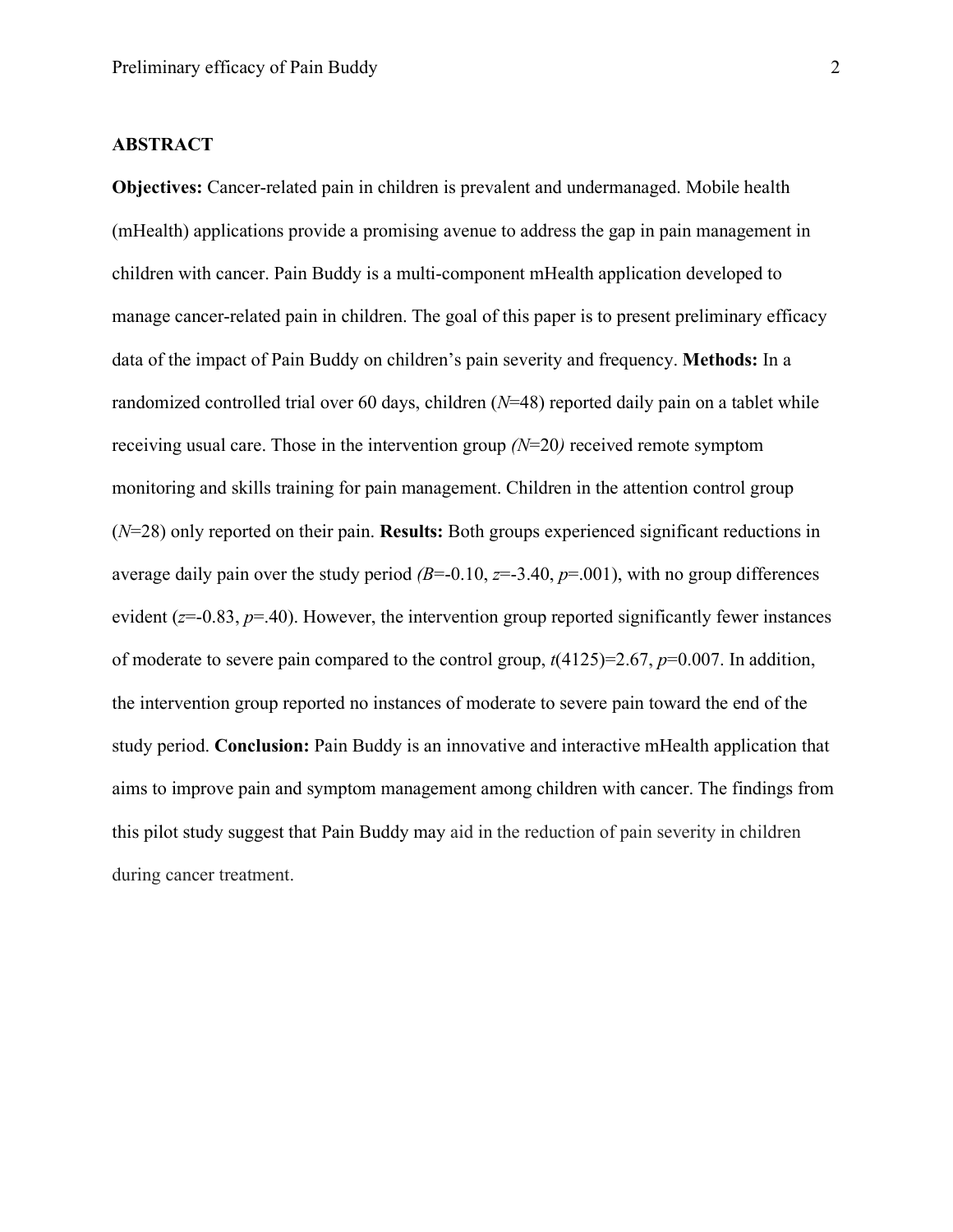### **INTRODUCTION**

Over 10,000 children in the United States are diagnosed with cancer every year<sup>1</sup> and significant symptoms, such as recurrent pain, often accompany its treatment<sup>2</sup>. Furthermore, children are in particular need of easily implementable interventions because the majority of pediatric pain management responsibility has shifted from medical settings to home environments<sup>3</sup>. Because mobile health (mHealth) applications have great potential to improve pediatric pain management<sup>4</sup>, our group developed Pain Buddy as an intervention designed to reduce pain during cancer treatment by facilitating patient-provider symptom communication, providing children training in cognitive and behavioral pain management strategies, and delivering these techniques in an effective and engaging manner<sup>5</sup>. Users of the present version of Pain Buddy are asked to report on their daily pain and symptoms via a computer tablet and that information is provided in real time to clinicians in order to promptly address any symptoms that warrant intervention. Thus, Pain Buddy bridges the research-to-practice gap in the current state of care for children undergoing cancer treatment by providing a medium by which pain and symptoms can be better managed in the home setting.

Retrospective pain reporting can be inaccurate and thus hinder the effectiveness of pain management strategies in the medical setting<sup>6</sup>; however, tracking symptoms in real time through e-diaries is a successful strategy that augments patient-provider communication $5-7$ . Accordingly, Pain Buddy collects twice daily e-diary symptom reports (e.g., pain, nausea, fatigue) and provides a remote symptom monitoring communication system that allows healthcare providers to track patterns of symptoms and provide timely intervention to patients in need. The data from Pain Buddy are routed through a server and can be accessed by the appropriate healthcare provider through an administrative portal via the Pain Buddy web app. When a child reports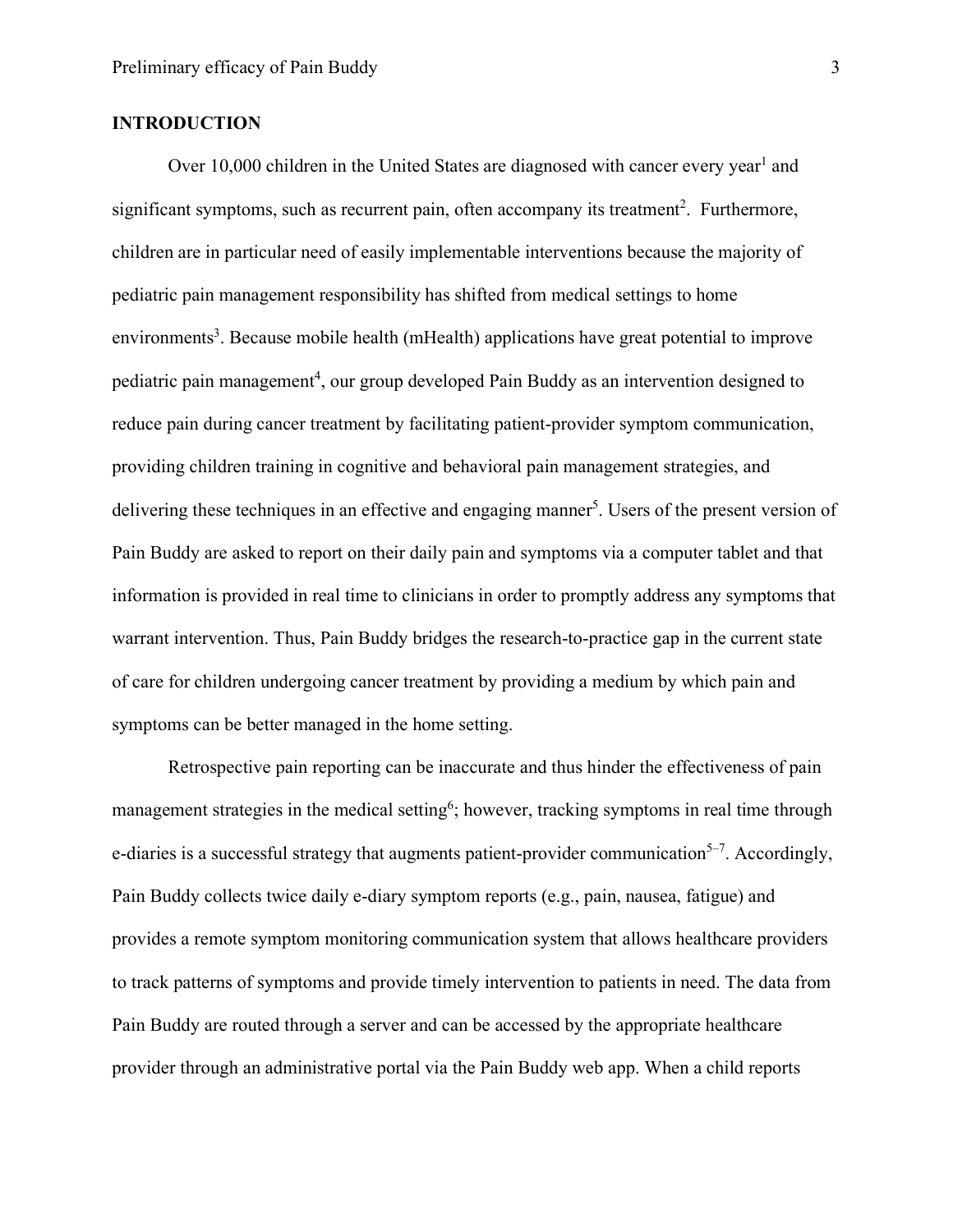#### Preliminary efficacy of Pain Buddy 4

symptoms that warrant intervention (determined based upon an algorithm developed in collaboration with the treatment team), the specific symptoms reported are sent immediately to the appropriate provider via text or email message. In addition, in order to address the researchto-practice gap that has limited the translation of evidence-based strategies into the home setting<sup>8</sup>, Pain Buddy incorporates coping skills shown to be effective in the management of pain, such as diaphragmatic breathing<sup>9</sup>, progressive muscle relaxation<sup>10</sup>, guided imagery<sup>11</sup>, distraction<sup>12</sup>, and mindfulness. Trainings for these skills can be accessed at any time and are also linked to children's symptom reports such that based upon symptom severity, duration, frequency, and/or distress, children are directed to the skills component of Pain Buddy. To overcome problems with lack of engagement that have limited the success of similar applications<sup>13</sup>, Pain Buddy includes features such as a virtual store in which children can use coins accumulated during use of the skills training exercises to customize their personalized avatar and purchase additional background themes.

There are several other mHealth interventions targeting pediatric pain such as WebMap<sup>14</sup> and Pain Squad<sup>+15</sup> that have been developed and evaluated. Pain Squad+ is an innovative app that addresses pediatric pain and allows for real-time communication with healthcare providers. WebMap is an online platform that provides evidence-based pain management skills training for pediatric pain. However, Pain Buddy is unique because it combines all of these elements and focuses specifically on cancer-related pain and symptoms, contains real-time communication features with healthcare providers, and has extensive pain management skills training instruction, including strategies such as mindfulness, imagery, and distraction that can be practiced over time to develop competency. We have previously reported on the development and usability/feasibility testing of Pain Buddy<sup>5</sup>. The purpose of this paper is to present preliminary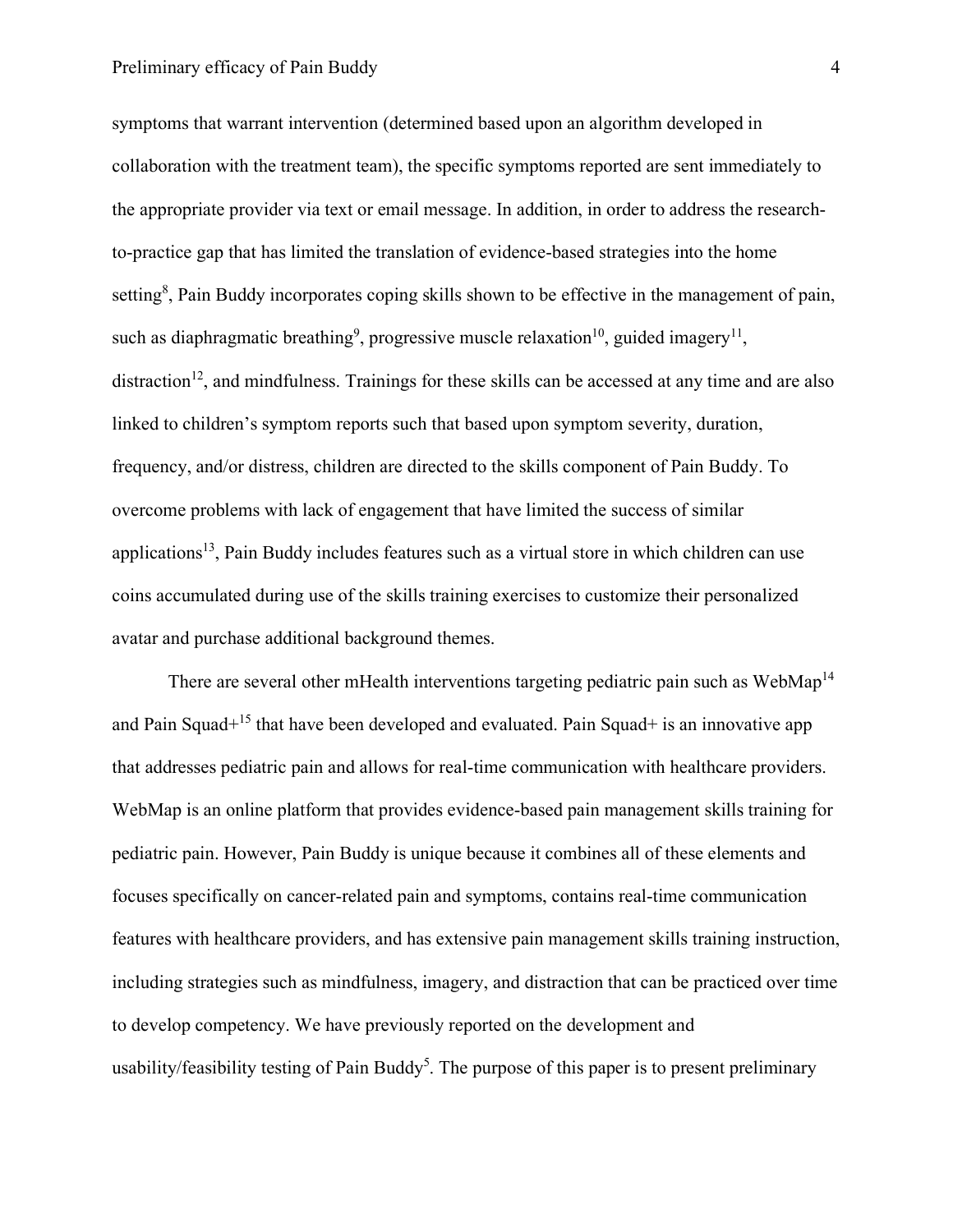findings from a pilot study examining the efficacy of Pain Buddy for reducing reports of average pain and instances of moderate to severe pain using a randomized controlled trial over a period of 60 days. We hypothesized that individuals in the intervention group would report greater reductions of average daily pain and fewer instances of moderate to severe pain than those in the control group.

#### **METHOD**

### **Design & Participants**

A prospective, observational cohort study was conducted to investigate the efficacy of Pain Buddy. This trial was approved by the Institutional Review Boards at Children's Hospital of Orange County (CHOC Children's) and the University of California, Irvine and registered with ClinicalTrials.gov (NCT03384134). Figure 1 presents a CONSORT flow diagram of participant recruitment. Children were eligible to participate if they were between the ages of 8-18 years, currently undergoing cancer treatment at a major children's hospital, have home internet access, and were able to speak, read and write in English. Participants were excluded if they had a cognitive or developmental delay that would prevent them from being able to use Pain Buddy. A total of 447 children were assessed for eligibility and 48 children completed the study (see Table 1 for demographics). Our sample size was determined based on published recommendations for pilot studies<sup>16</sup> and expected effect sizes from similar studies<sup>15</sup>. The majority of participants (71%) were diagnosed with Acute Lymphoblastic Leukemia.

#### **Procedures**

Parents and children were approached in outpatient clinics, assessed for eligibility and consented to participate. Parent consent forms and questionnaires were available in English or Spanish. After undergoing the consent and training processes, all children completed baseline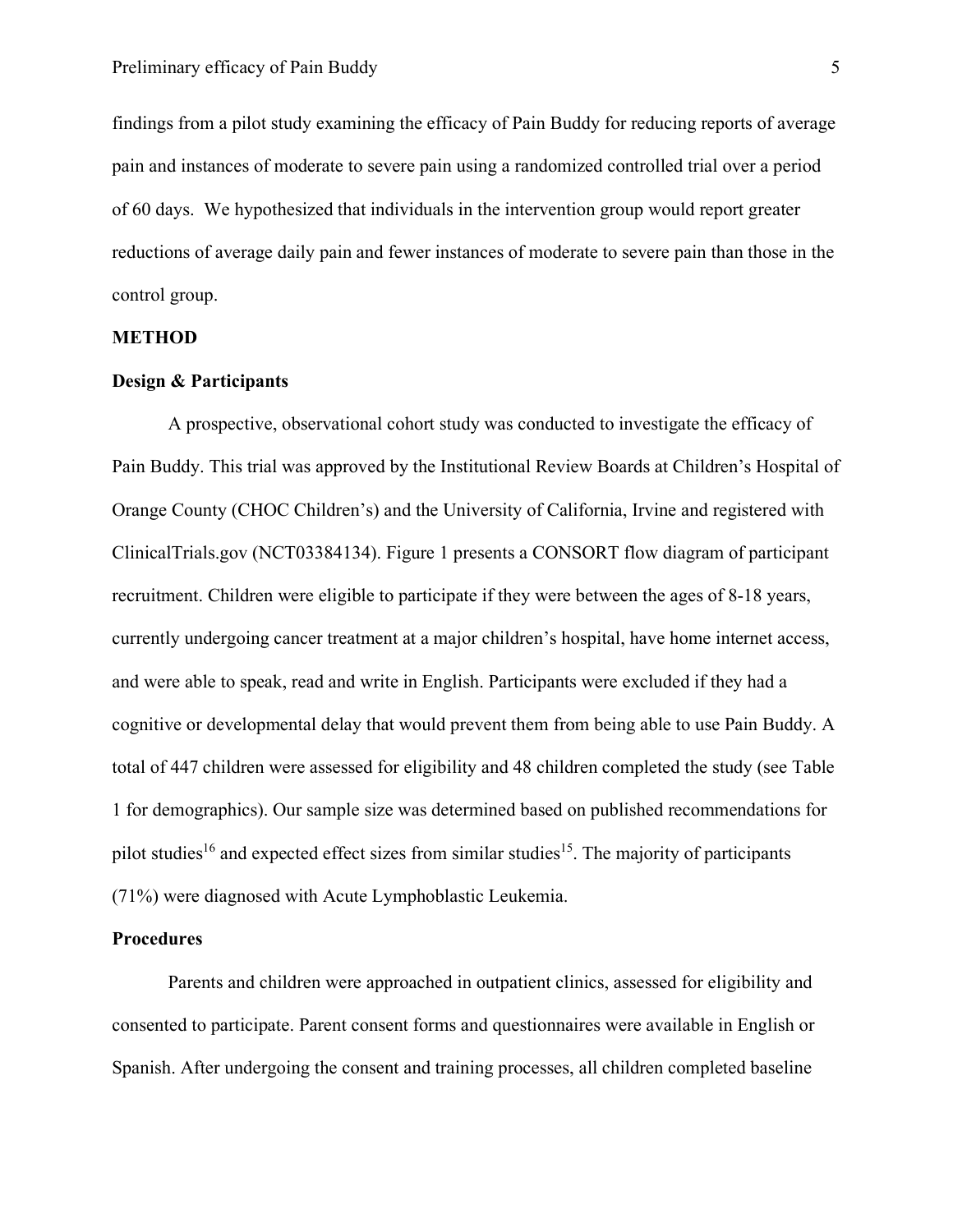assessments and were randomly assigned to the intervention (*n* = 20) or attention control group  $(n = 28)$ . Randomization was stratified by age  $(8-10, 11-14,$  and 15-18) and then time since diagnosis ( $\leq$ 6months, 6-12 months,  $+1$  year) by eight project researchers using an online randomization generator. Participants in both conditions were provided with the Pain Buddy application on a study-specific Android tablet and instructed to complete twice daily symptom diaries (once in the morning, once in the evening) in English using the Memorial Symptom Assessment Scale (MSAS)<sup>17</sup> and Adolescent Pediatric Pain Tool (APPT)<sup>18</sup>. The MSAS evaluated the frequency, severity, and distress related to particular symptoms since the time of their last diary entry. If pain was endorsed on the MSAS, children filled out the APPT to report their pain intensity. Both groups were instructed to complete these surveys each day, however, only the intervention group had access to the skills training and remote symptom monitoring components.

For children in the intervention group, an algorithm was used to determine if their pain ratings met a certain threshold that warranted intervention, which included notification of a nurse practitioner (NP) via the remote symptom monitoring component. The algorithm triggered notification if a pain rating was over 7.5, or if there was a combination of reporting significant frequency, severity, and distress of the pain (see<sup>5</sup> for full description of intervention algorithm). Symptom alerts were immediately sent to the NP, who is a member of the oncology treatment team and was the only NP involved in this study. The alerts were treated as a "sick call," wherein a family contacts the clinic when a child is experiencing new or worsening symptoms. The response to the pain alert was not dictated by the study protocol. That is, the NP handled the pain alert as she would if a "sick call" had been made. Thus, Pain Buddy does not necessarily introduce a change in medical treatment but allows for increased and more immediate awareness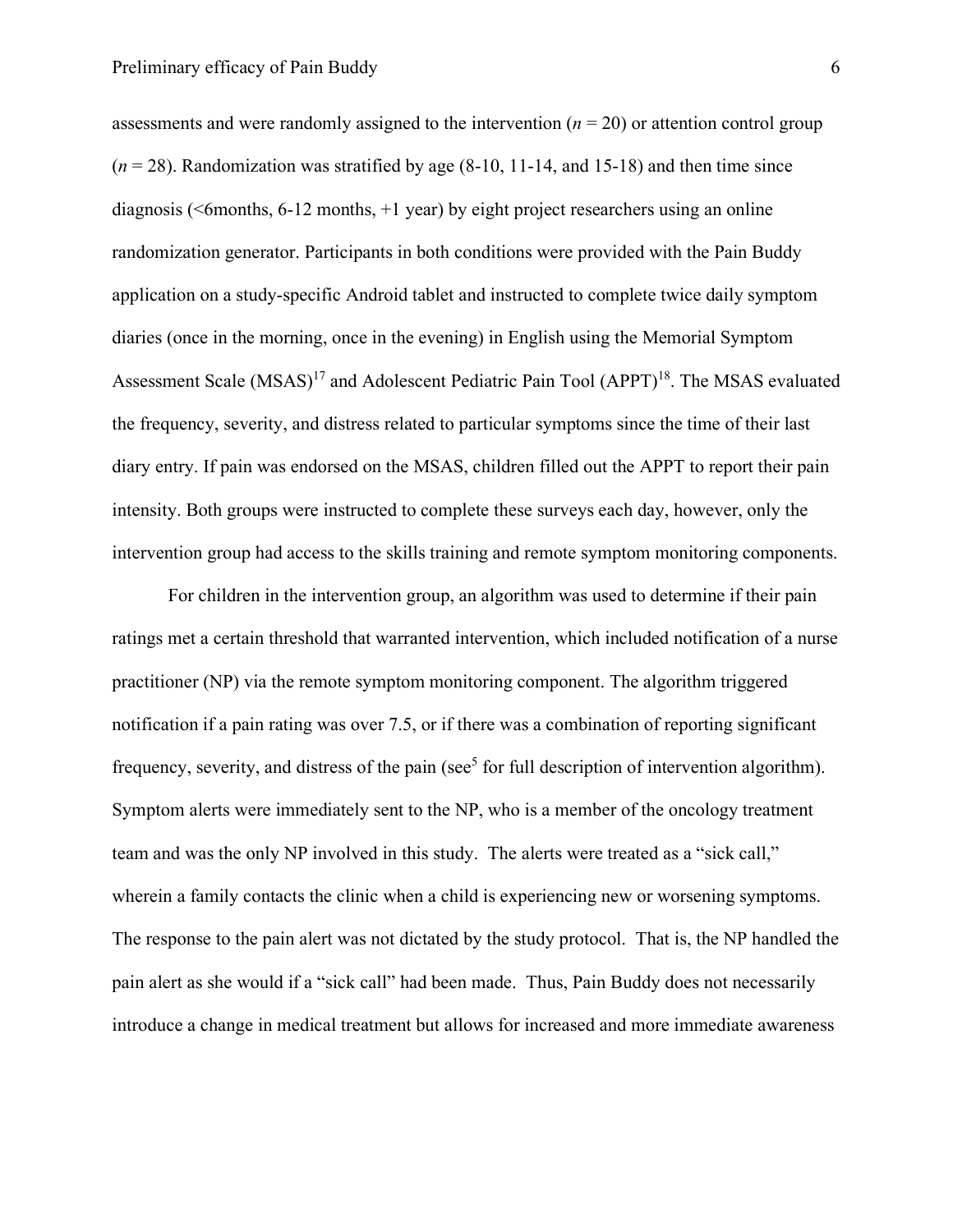of pain data that allowed for more prompt intervention. Children used the Pain Buddy program for 60 days in addition to receiving usual care.

#### **Measures**

#### *Adolescent Pediatric Pain Tool (APPT)*

The APPT is a multidimensional, valid and reliable pain instrument. If pain was endorsed on the MSAS during a daily diary entry, then children were presented with a body outline via the APPT and asked to select the areas where they felt pain since their last diary entry. Following this step, self-reported pain intensity was reported by the child on a visual analog scale from 0 - 100 in which the child was asked, "How much pain did you have, on average, since your last diary entry". This type of visual scale has been validated for children 8-18 years of age (Stinson, Kavanagh, Yamada, Gill, & Stevens, 2006). Our primary outcome of average daily pain was derived from the APPT. The secondary outcome considered was instances of moderate to severe pain, defined as pain episodes greater than or equal to 50.

#### *Memorial Symptom Assessment Scale (MSAS)*

This instrument evaluated the presence, frequency and effect of particular symptoms since the time of the last diary entry. Children were presented with a symptom description and asked to select "yes" or "no" if they have experienced it. If the child responded "yes", then follow-up questions asked the child to describe the frequency of its occurrence, the severity of its impact, and the distress it caused. Children also had the option to list additional symptoms and associated effects. This scale has two different versions that are designed for specific age groups. The MSAS 7-12 assesses 8 symptoms and is designed for children 7-12 years old (Collins et al., 2000). The MSAS 10-18 assesses 30 symptoms and is designed for children 10-18 years old. For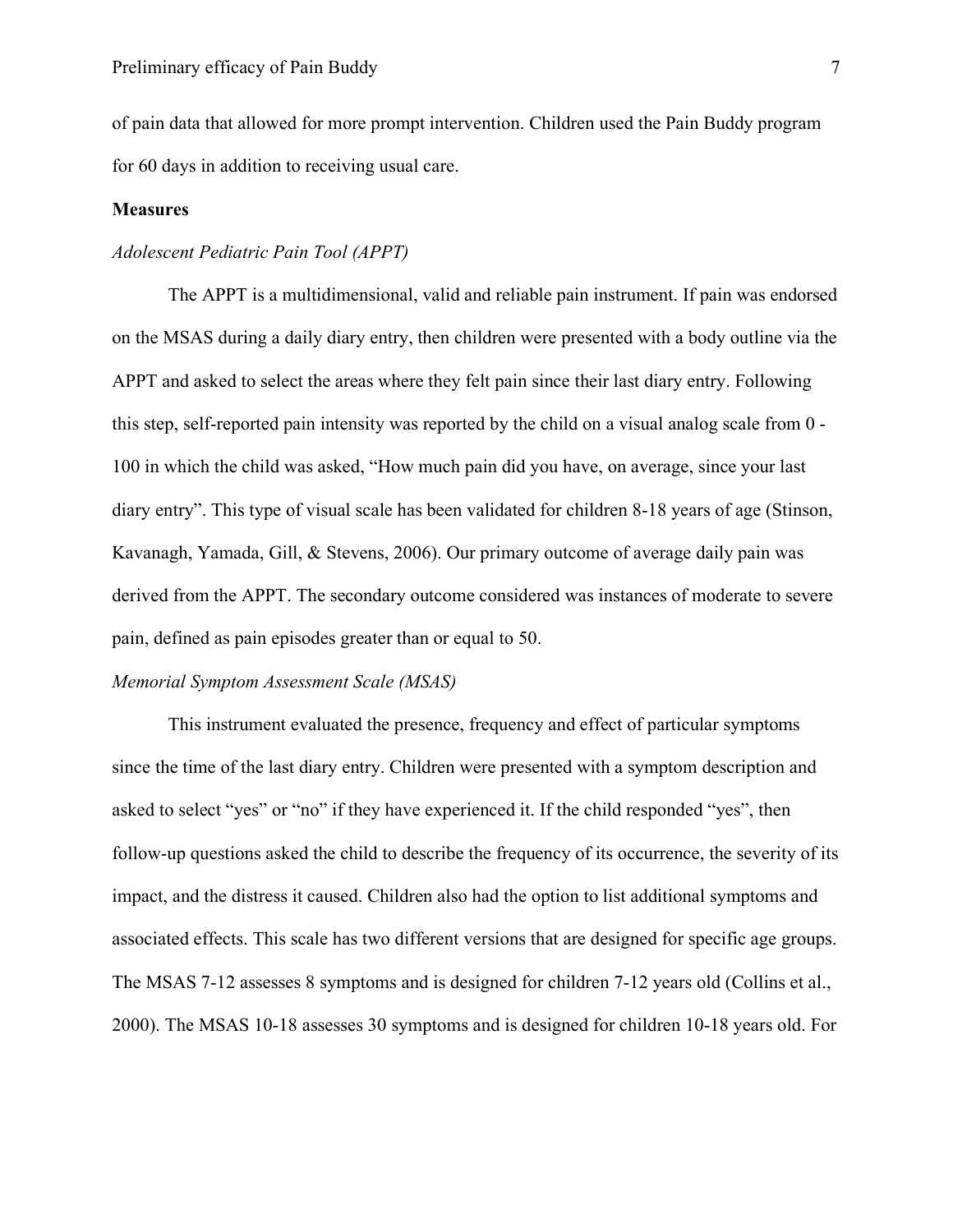this paper, the MSAS was simply used as a tool to determine if it was necessary for the child to complete the APPT during that particular diary entry.

#### *Participant Characteristics*

Parents reported via a demographic survey on child age, sex, race/ethnicity, primary language spoken at home, and family income. Diagnosis and time since diagnosis were abstracted from the medical record.

#### **Approach to Data Analysis**

Preliminary analyses were conducted to examine group differences on sociodemographic variables of interest. Independent samples t-tests were used to compare differences in continuous variables (age, time since diagnosis), a Mann-Whitney U test was used to compare differences in skewed continuous variables (income), and chi-squared analyses were used to compare differences in categorical variables (sex, race/ethnicity, primary language spoken at home, diagnosis). Pain severity from the two e-diary pain reports from each day were averaged together into an *average daily pain severity* score. Linear growth curve modeling was used to investigate the trajectory of pain reports over the course of the study for both groups. Maximum likelihood estimation was used to handle missing data for growth curve modeling analyses and listwise deletion was used for all other analyses. Average daily pain scores were checked for skewness and kurtosis, with results showing left-skewness. Therefore, a Mann-Whitney-Wilcoxon sum rank test was used to test for differences between the intervention and control groups on average daily pain severity. Frequency of moderate to severe pain episodes were compared between groups using an independent samples t-test.

#### **RESULTS**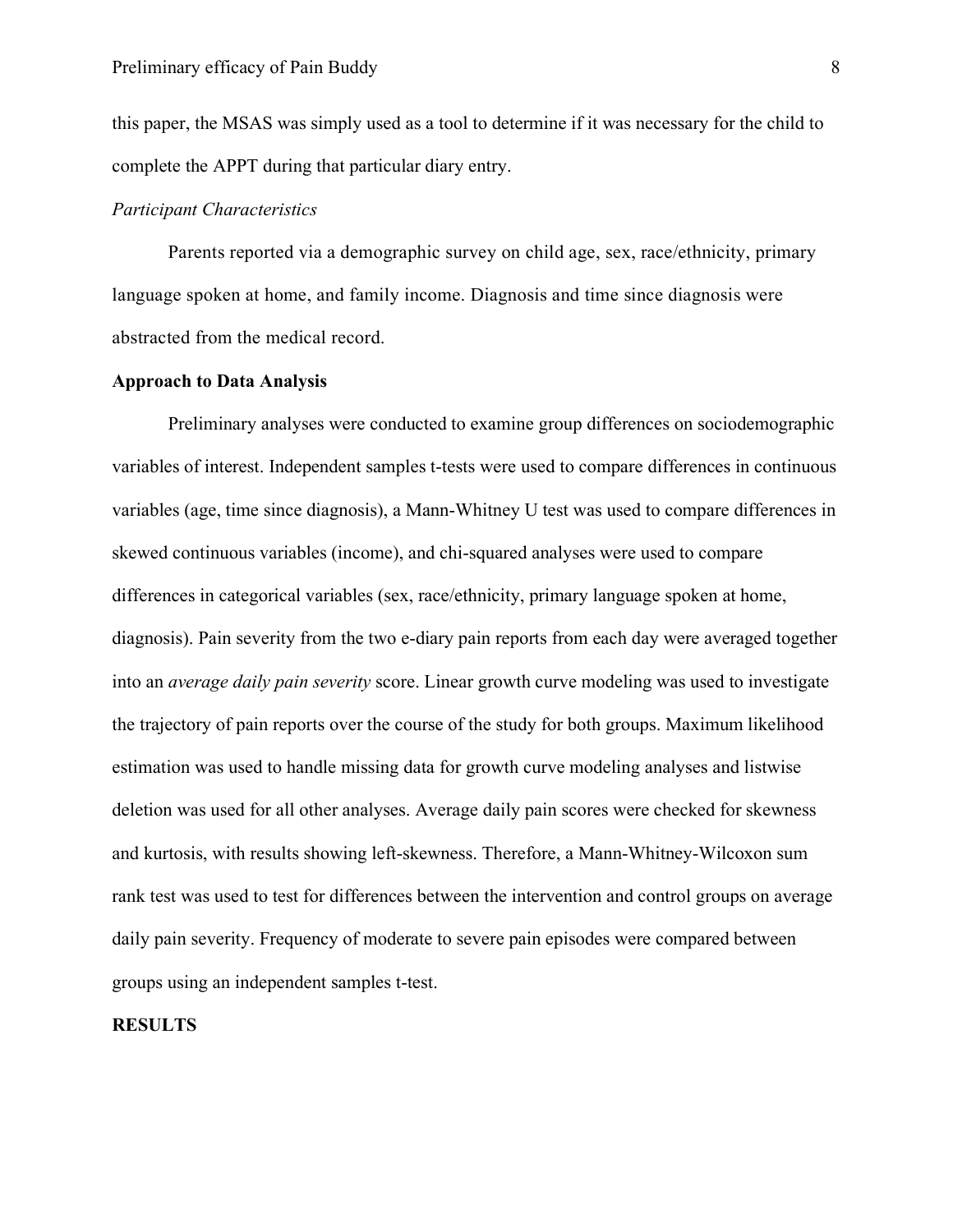Across both groups, children completed 61.2% of the daily diary entries. Within the Pain Buddy group, on average children used 7 skills trainings for a total of 15 minutes over the course of the study. Unconditional linear growth curve analyses indicated that reports of average daily pain significantly decreased over the course of the study,  $B=-0.10$ ,  $z=-3.40$ ,  $p=0.001$ , 95% CI [-.1594, -.0429]. Mann-Whitney-Wilcoxon tests indicated that the reports of average daily pain over the course of the study for the Pain Buddy group were not significantly different than the reports of average daily pain for the attention control group,  $z=0.83$ ,  $p=0.40$  (see Figure 2). However, children in the intervention group reported significantly fewer instances of moderate to severe pain compared to the control group, *t*(2145)=2.67, *p*=0.008, 95% CI [.0036, .0235]. Specifically, children in the Pain Buddy condition experienced 6 moderate to severe pain episodes compared to 24 moderate to severe pain episodes experienced by the attention control group. Furthermore, children in the intervention condition only reported moderate to severe pain episodes during the first 18 days of the study, whereas the control group reported these episodes through Day 53.

#### **DISCUSSION**

Under the conditions of this study, we found that children undergoing treatment for cancer experienced a decrease in pain severity over time, which did not differ between the intervention and attention control groups. The overall decrease in pain severity for both groups may have simply been due to the time elapsed since diagnosis/treatment. Findings also showed that children in the active intervention condition of Pain Buddy, that is, children who had access to remote symptom monitoring and cognitive and behavioral skills training for pain management evidenced significantly fewer moderate to severe pain episodes over the course of the 60-day study compared to children who only reported on their symptoms daily. Furthermore, children in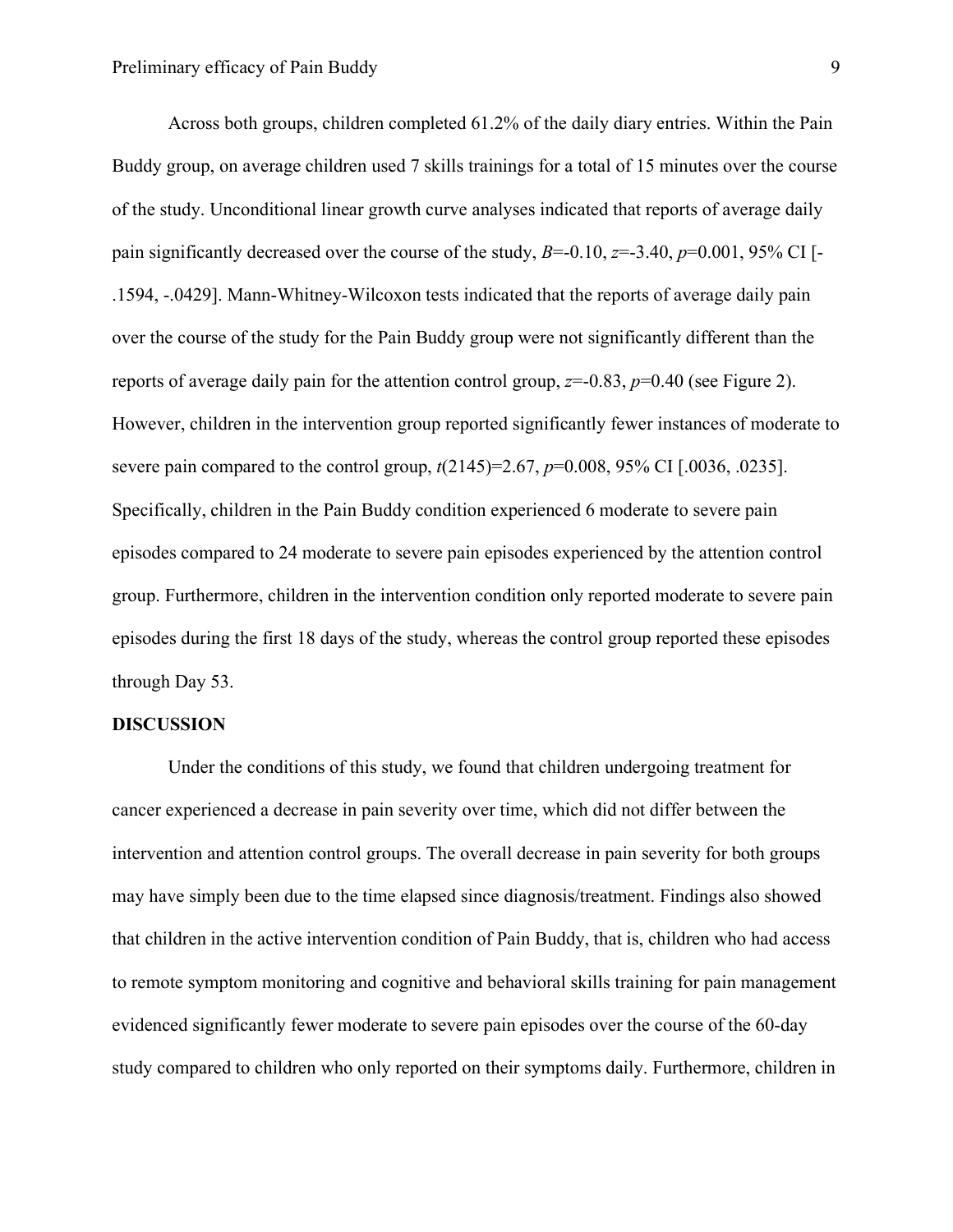the intervention condition did not report any moderate to severe pain episodes in the latter parts of the study.

The modest, but promising, effects of Pain Buddy on pain during cancer treatment are comparable to similar mHealth pediatric pain intervention studies<sup>19</sup>. Similar to the effects of WebMap<sup>5</sup>, which also provides evidence-based pain management skills training for pediatric pain, both groups in the present study demonstrated pain reductions over the course of the study but there were no significant differences in the change of pain intensity between the attention control and intervention groups. However, our trial uniquely demonstrated that children in the intervention group reported fewer instances of moderate to severe pain over the course of the study. This implies that Pain Buddy may be particularly advantageous for assisting children who have significantly elevated levels of pain and also has implications for outcomes of pain intervention studies. Furthermore, similar interventions with mobile pain assessment and realtime pain management support, such as Pain Squad+, have demonstrated comparable adherence rates for pain assessment completion and have been shown to reduce pain for children<sup>14</sup>, however, efficacy has not yet been demonstrated in a randomized controlled trial. Thus, this pilot study of Pain Buddy offers several distinctive contributions to the pediatric mHealth literature.

More specifically, when placed in the context of existing literature, our findings suggest that it is likely that pain experienced by children during cancer treatment decreases over time perhaps regardless of the various interventions examined. This was demonstrated both in a prior examination of Pain Squad+ as well as in the findings of the present study; that is, users of the previous interventions experienced significant reductions in pain severity over time. However, the prior evaluation of Pain Squad+ did not contain a comparison group and was an examination of pain over time in one group of children using the intervention. Conversely, the present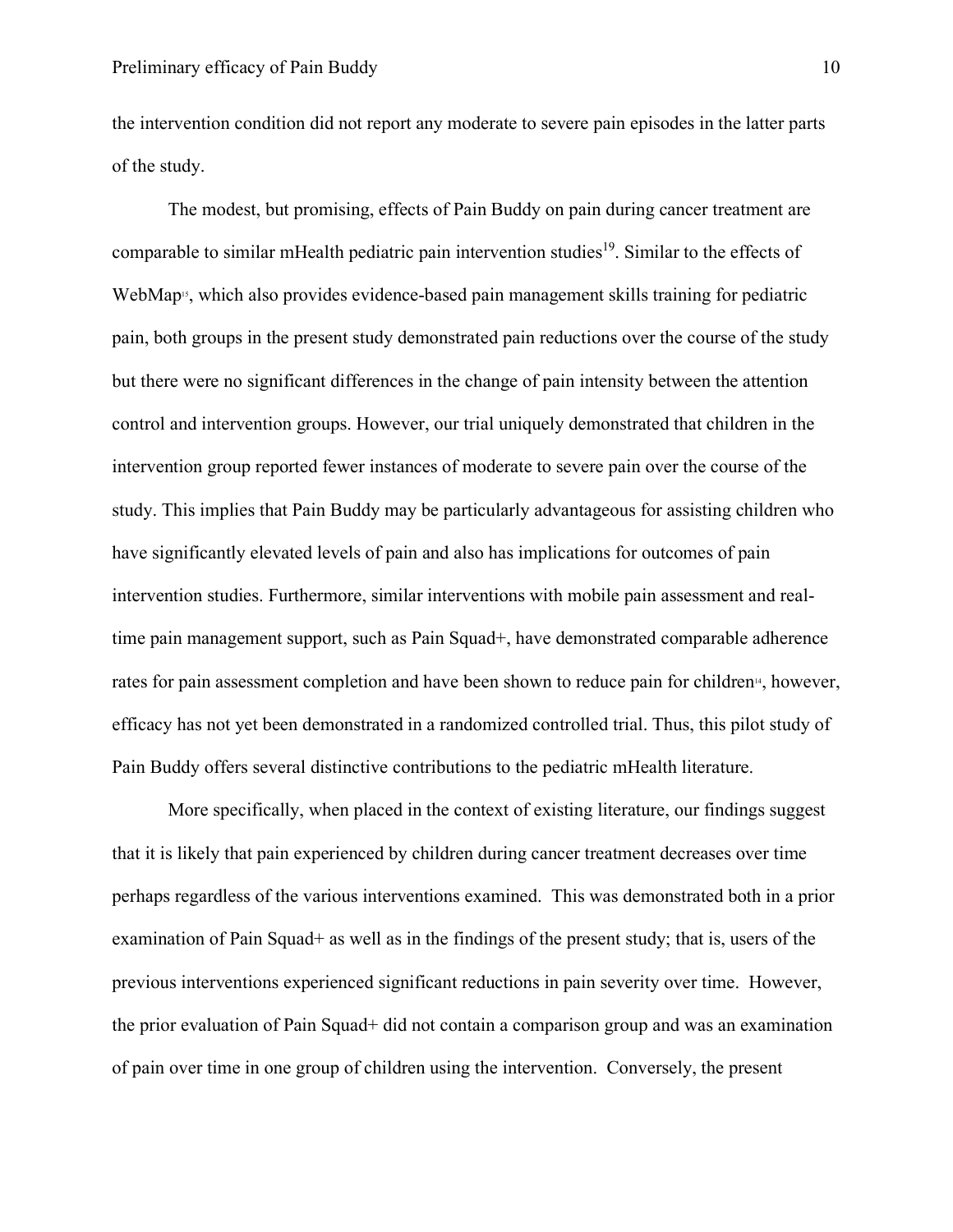investigation evaluated Pain Buddy using an RCT study design, which allowed for a comparison of the intervention to an attention control group. This provided an opportunity to discern whether the intervention itself had an impact on pain severity or whether pain severity simply decreases over time throughout cancer treatment and/or whether monitoring pain perhaps contributes to reductions in pain severity over time. By comparing pain monitoring (our attention control group) with monitoring, skills training, and remote symptom assessment (our intervention group), we were able to discern potential active treatment components. In fact, whereas we did not see significant group differences in pain severity over time, suggesting that either the act of monitoring influences pain severity or severity decreases as an effect of time, we did see significant impacts of the intervention on the frequency of painful episodes over time. Thus, our between-subjects comparison of the intervention and attention control groups advances our understanding of the impact of mHealth interventions for pain by suggesting that pain severity may not be the most important outcome of interest and that these interventions may be particularly efficacious for reducing frequency of pain episodes over time rather than average pain severity over time. Accordingly, this study informs important outcomes when assessing the impact of mHealth interventions for cancer-related pain by suggesting that focusing exclusively on pain severity may not be sufficient and perhaps broadening the focus to assess pain episodes as well is more indicative of the targeted impact of interventions that include both pain monitoring and skills training. Moreover, these findings indicate that Pain Buddy is a promising mHealth intervention for pain management in children undergoing cancer treatment.

#### **Limitations & Future Directions**

Although it was expected that the intervention group would experience significantly greater reductions in pain over the course of the 60-day study compared to the attention control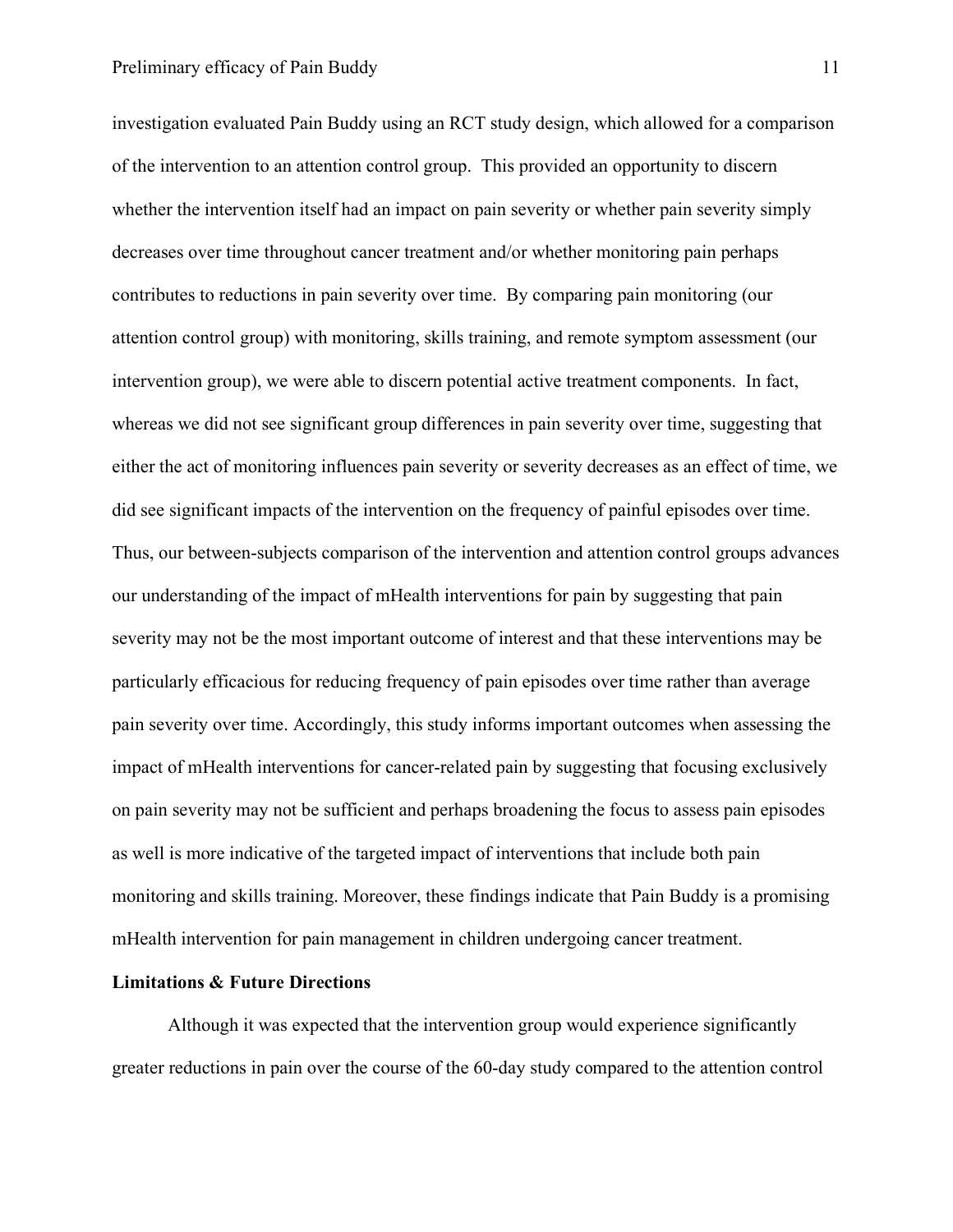group, this was not the case. It is likely that because pain reports were skewed (the median was 0 for both groups), there may have been a floor effect that limited the potential effectiveness of the intervention. Thus, it may be important to focus on children who are actively experiencing pain with such an intervention. Furthermore, engagement with the skills training was lower than expected in this trial and may have hindered the effectiveness of the intervention. Efforts to increase engagement with mHealth interventions is vital. Finally, because this was a pilot study, the participant sample was small, which may have limited the findings.

Based upon this initial pilot, we are currently conducting a large-scale, multi-site trial of Pain Buddy with the aim of gathering effectiveness data. These early results guided several modifications to the Pain Buddy program as well as our procedures and patient population in order to increase engagement and be able to focus on a broader range of outcomes. More specifically, we gamified Pain Buddy to increase engagement, are recruiting only children who have experienced clinically significant pain in the month prior to study enrollment, and recruiting children who are within the first 16 weeks of a cancer diagnosis, a period when pain may be at its highest<sup>20</sup>. Once we complete our effectiveness trial, our goals are to examine ways in which Pain Buddy may need to be tailored to be relevant to specific populations (e.g., a wider age range, different cultural backgrounds) as well as to partner with hospitals in order to make Pain Buddy available to children undergoing cancer treatment. Pain Buddy data are clinically relevant, are designed to improve the clinical care of children undergoing cancer treatment, and could ultimately become part of a child's medical record.

Our goal is to bridge the gap in knowledge translation in the management of pain in children undergoing cancer treatment and demonstrate that the use of mHealth programs such as Pain Buddy will provide an avenue in which to accomplish this aim. Continued stakeholder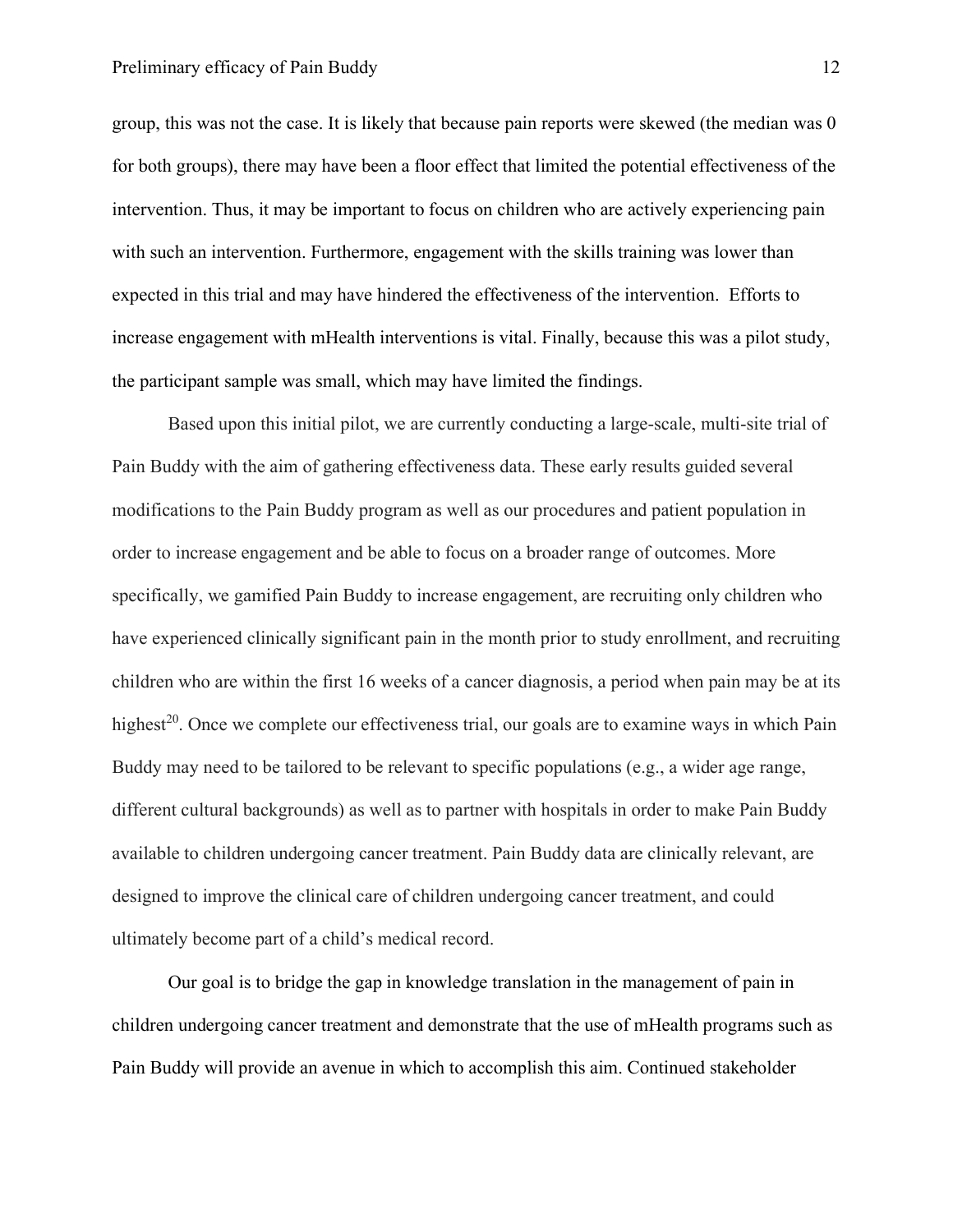involvement in the development of Pain Buddy, large-scale efficacy testing, and dissemination to those in need will ensure that Pain Buddy continues to have a positive impact on pediatric pain management.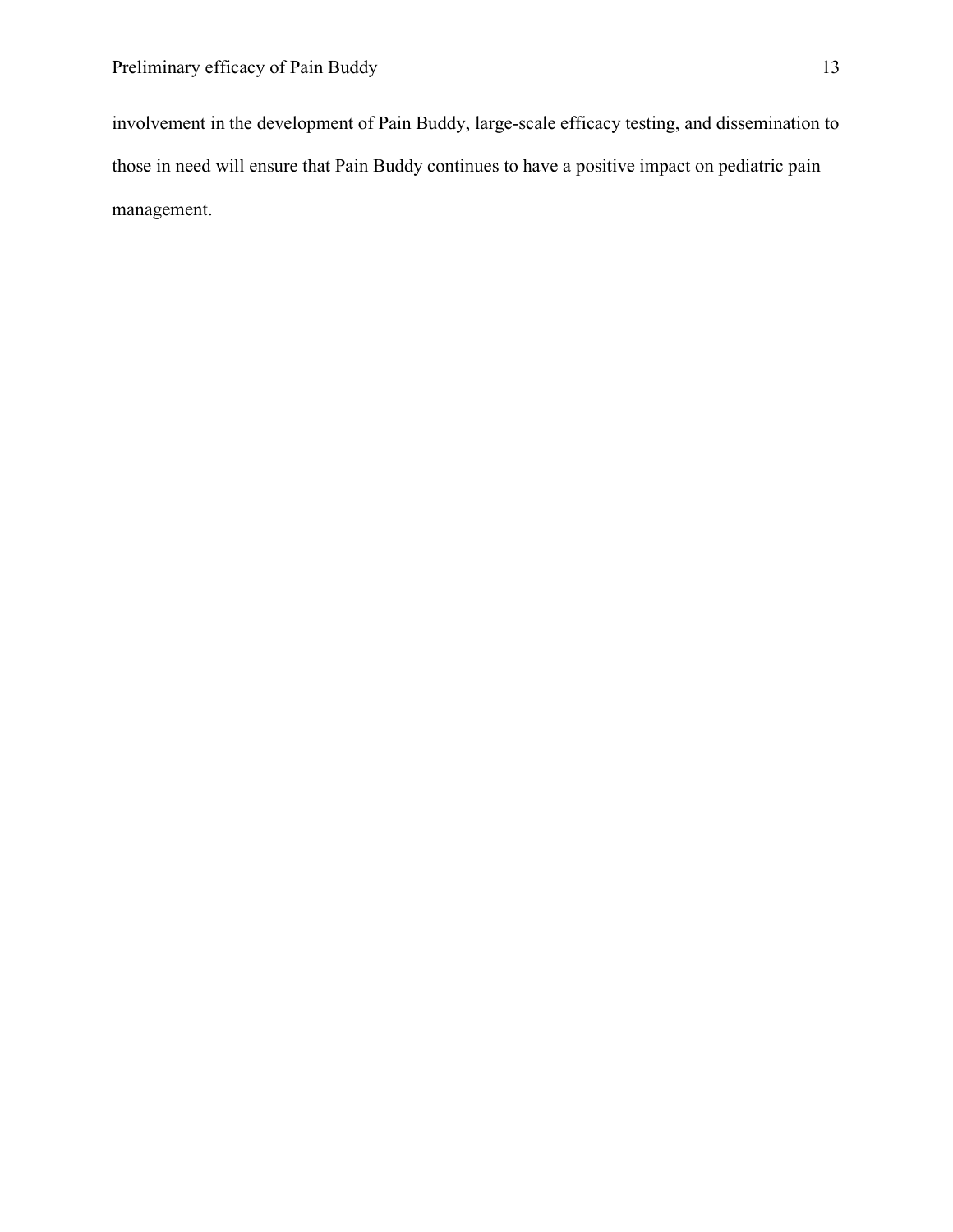# **Funding**

This project was funded in part by a grant from the American Cancer Society (MRSG-13-053- 01-PCSM; PI: MA Fortier)

# **Conflict of Interest**

None

# **Acknowledgements**

None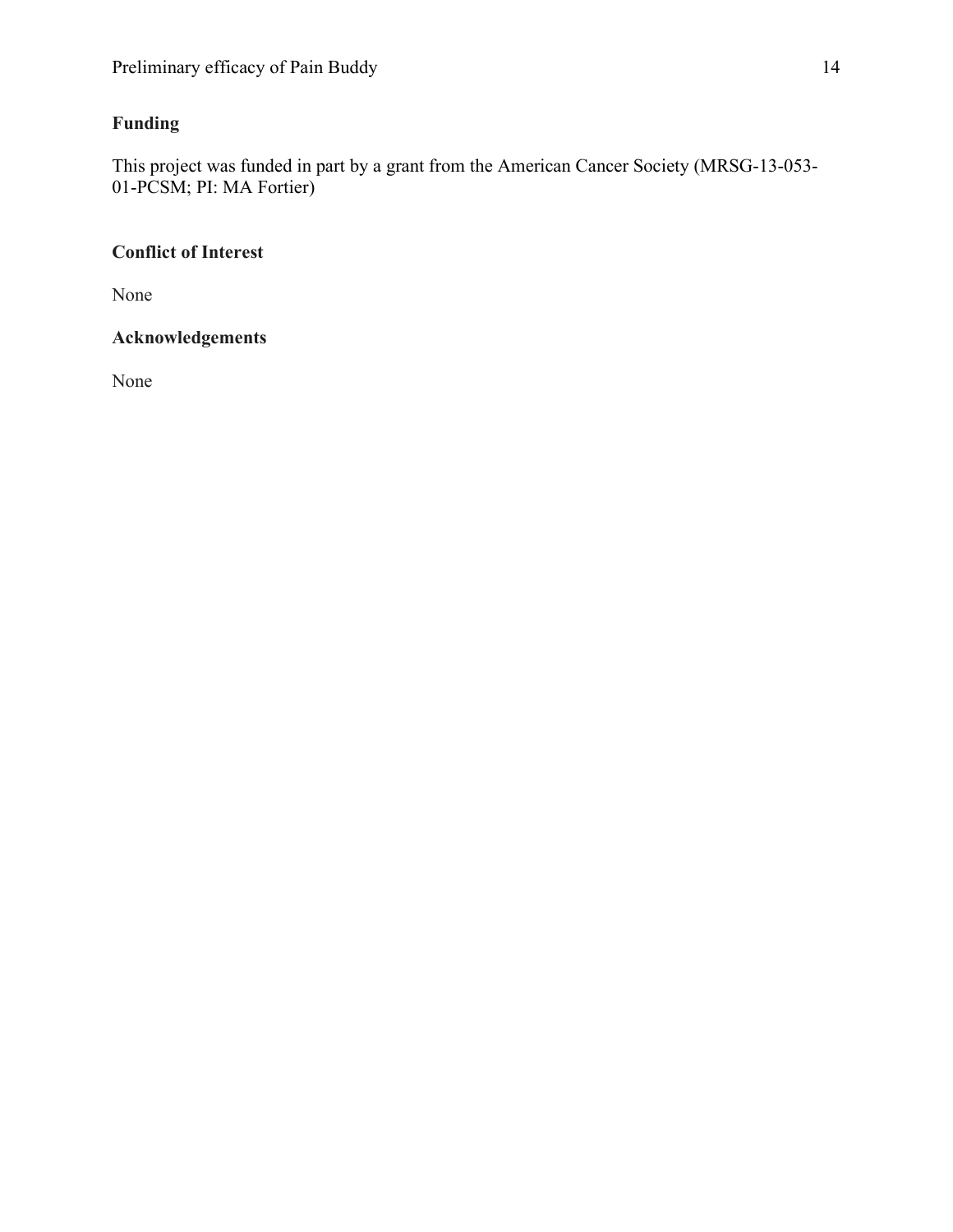#### **REFERENCES**

- 1. American Cancer Society. *Cancer Facts & Figures 2018*. Atlanta, GA; 2018. https://www.cancer.org/research/cancer-facts-statistics/all-cancer-facts-figures/cancerfacts-figures-2018.html.
- 2. Miller E, Jacob E, Hockenberry M. Nausea, pain, fatigue, and multiple symptoms in hospitalized children with cancer. *Oncol Nurs Forum* 2011;38:E382-E393. doi:10.1188/11.ONF.E382-E393
- 3. Fortier MA, MacLaren JE, Martin SR, Perret-Karimi D, Kain ZN. Pediatric pain after ambulatory surgery: Where's the medication? *Pediatrics* 2009;124:e588-e595. doi:10.1542/peds.2008-3529
- 4. Hunter JF, Kain ZN, Fortier MA. Pain relief in the palm of your hand: Harnessing mobile health to manage pediatric pain. *Pediatr Anesth* 2019;29:120-124. doi:10.1111/pan.13547
- 5. Fortier MA, Chung WW, Martinez A, Gago-Masague S, Sender L. Pain buddy: A novel use of m-health in the management of children's cancer pain. *Comput Biol Med*. 2016;76:202-214. doi:10.1016/j.compbiomed.2016.07.012
- 6. Jacob E, Stinson J, Duran J, et al. Usability testing of a smartphone for accessing a webbased e-diary for self-monitoring of pain and symptoms in sickle cell disease. *J Pediatr Hematol Oncol*. 2013;34:326-335. doi:10.1097/MPH.0b013e318257a13c.Usability
- 7. Baggott C, Gibson F, Coll B, Kletter R, Zeltzer P, Miaskowski C. Initial evaluation of an electronic symptom diary for adolescents with cancer. *J Med Internet Res*. 2012;14. doi:10.2196/resprot.2175
- 8. Bates DW, Kuperman GJ, Wang S, et al. Ten commandments for effective clinical decision support: Making the practice of evidence-based medicine a reality. *J Am Med*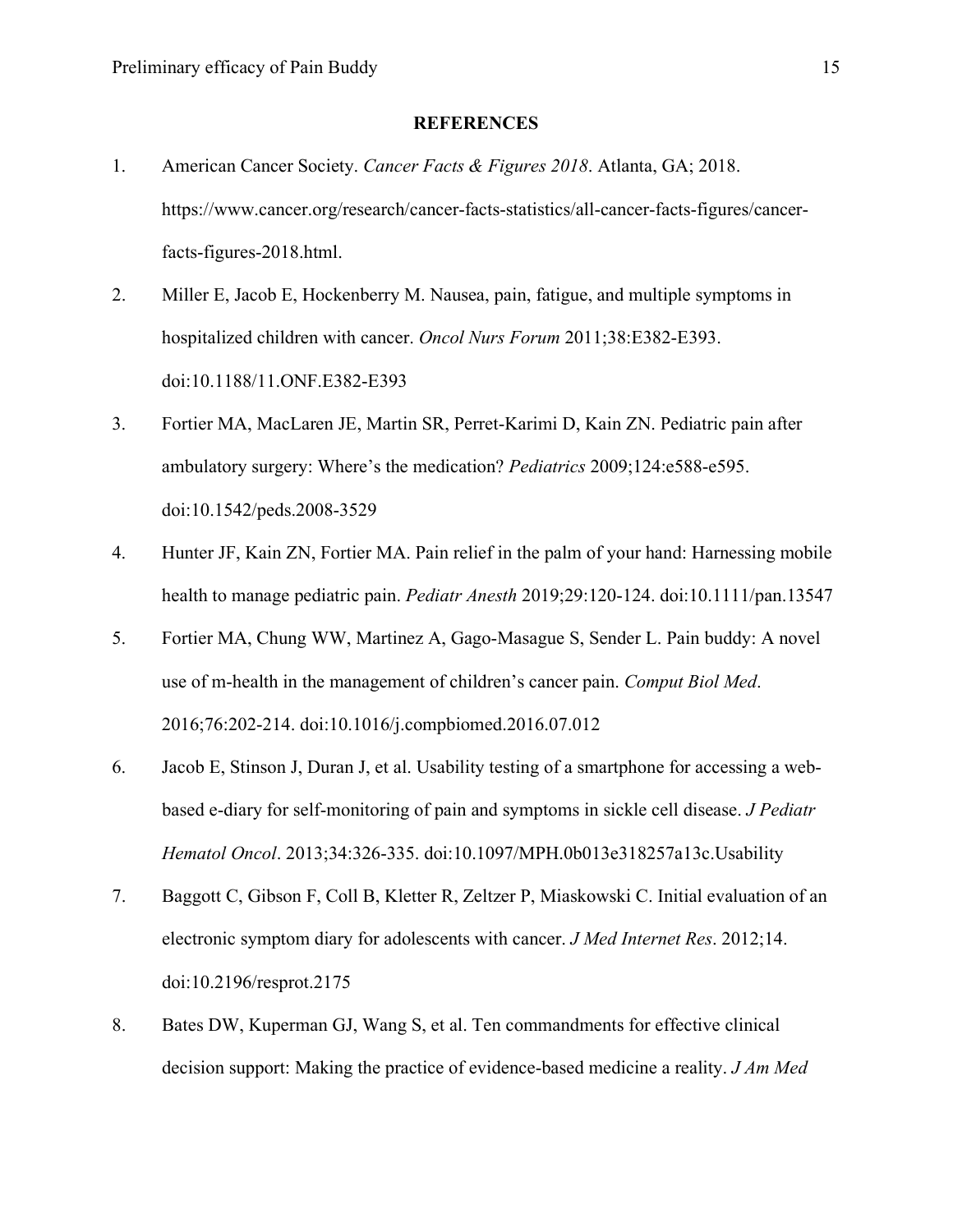*Informatics Assoc*. 2003;10:523-530. doi:10.1197/jamia.M1370.Although

- 9. Mehling WE, Hamel KA, Acree M, Byl N, Hecht FM. Randomized, controlled trial of breath therapy for patients with chronic low-back pain. *Altern Ther Health Med*. 2005;11:44-52.
- 10. Kwekkeboom K, Wanta B, Bumpus M. Individual difference variables and the effects of progressive muscle relaxation and analgesic imagery interventions on cancer pain. *Jounral Pain Symptom Manag*. 2008;86:3279-3288. doi:10.1007/s11103-011-9767-z.Plastid
- 11. Fors EA, Sexton H, Götestam KG. The effect of guided imagery and amitriptyline on daily fibromyalgia pain: A prospective, randomized, controlled trial. *J Psychiatr Res*. 2002;36:179-187. doi:10.1016/S0022-3956(02)00003-1
- 12. Kleiber C, Harper D. Effects of distraction on children's pain and distress during medical procedures: A meta-analysis. *Nurs Res*. 1999;48:44-49. doi:10.1097/00006199- 199901000-00007
- 13. Stinson JN, Jibb LA, Nguyen C, et al. Development and testing of a multidimensional iphone pain assessment application for adolescents with cancer. *J Med Internet Res*. 2013;15. doi:10.2196/jmir.2350
- 14. Palermo TM, Law EF, Fales J, Bromberg MH, Jessen-Fiddick T, Tai G. Internet-delivered cognitive-behavioral treatment for adolescents with chronic pain and their parents: A randomized controlled multicenter trial. *Pain*. 2017;157:174-185. doi:10.1097/j.pain.0000000000000348.
- 15. Jibb LA, Stevens BJ, Nathan PC, et al. Implementation and preliminary effectiveness of a real-time pain management smartphone app for adolescents with cancer: A multicenter pilot clinical study. *Pediatr Blood Cancer.* 2017;64:1-9. doi: 10.1002/pbc.26554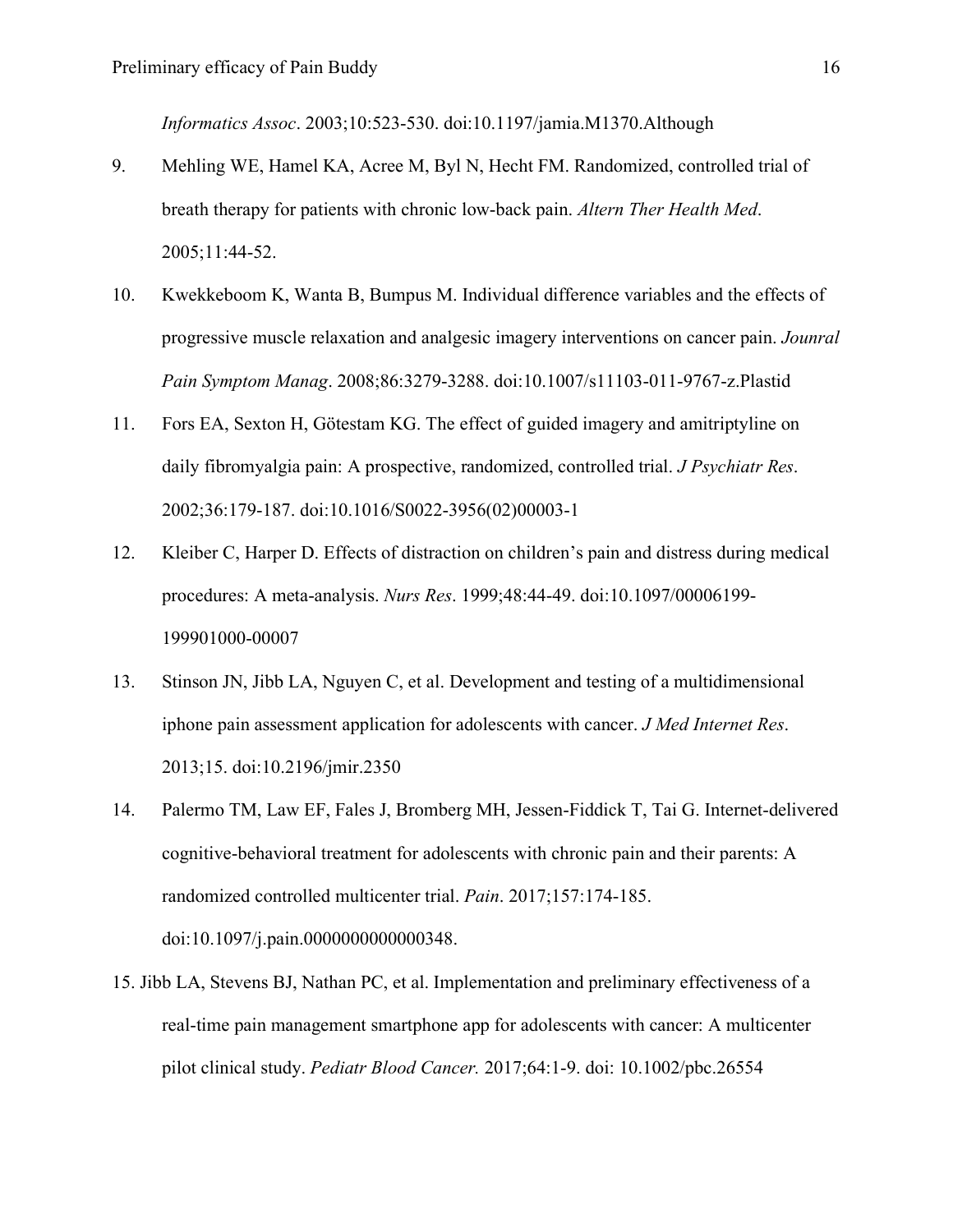- 16. Hertzog MA. Considerations in determining sample size for pilot studies. *Res Nurs Health*. 2008;31(2):180–191
- 17. Collins JJ, Devine TD, Johnson EA, Pinkerton CR, Thaler HT. The measurement of symptoms in young children with cancer: The validation of the memorial symptom assessment scale in children aged 7 – 12. *J Pain Symptom Manage*. 2002;23:10-16.
- 18. Jacob E, Mack K, Savedra M, Van Cleve L, Wilkie D. Adolescent pediatric pain tool (APPT) for multidimensional measurement of pain in children and adolescents. *Pain Manag Nurs*. 2014;15:694-706. doi:10.1016/j.pmn.2013.03.002.
- 19. Fisher E, Heathcote L, Palermo TM, Williams AC, Lau J, Eccleston C. Systematic review and meta-analysis of psychological therapies for children with chronic pain. *J Pediatr Psychol*. 2014; 39:763–782.
- 20. Van Cleve L, Bossert E, Beecroft P, Adlard K, Alvarez O, Savedra MC. The pain experience of children with leukemia during the first year of diagnosis. *Nursing Research.* 2004; 53:1-10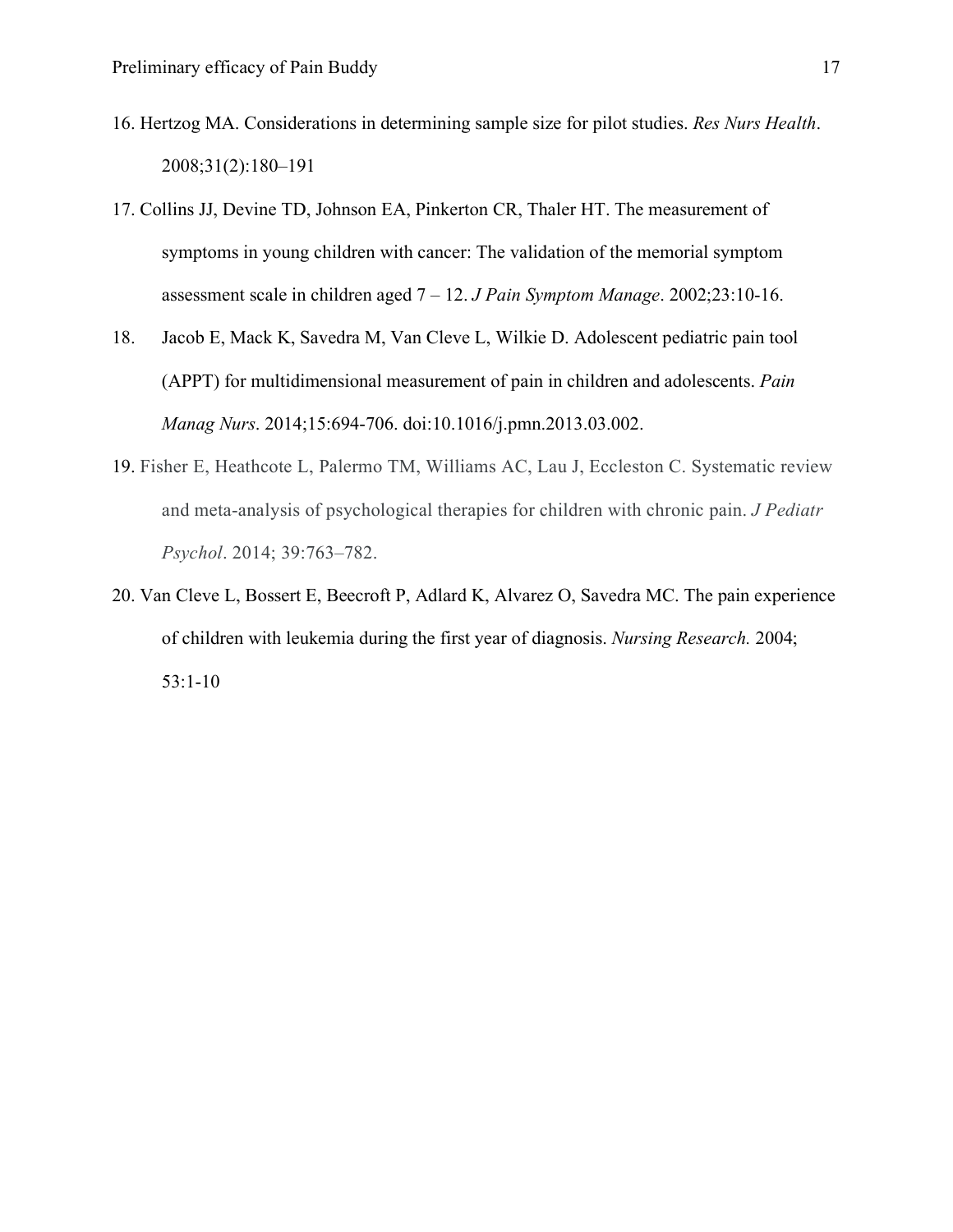# FIGURE LEGEND

FIGURE 1. Participant flow diagram through the Pain Buddy pilot study

FIGURE 2. Average daily pain significantly declined over the course of the study for both groups. However, there were no significant differences in pain trajectory between the control and Pain Buddy groups. Error bars represent 95% confidence intervals.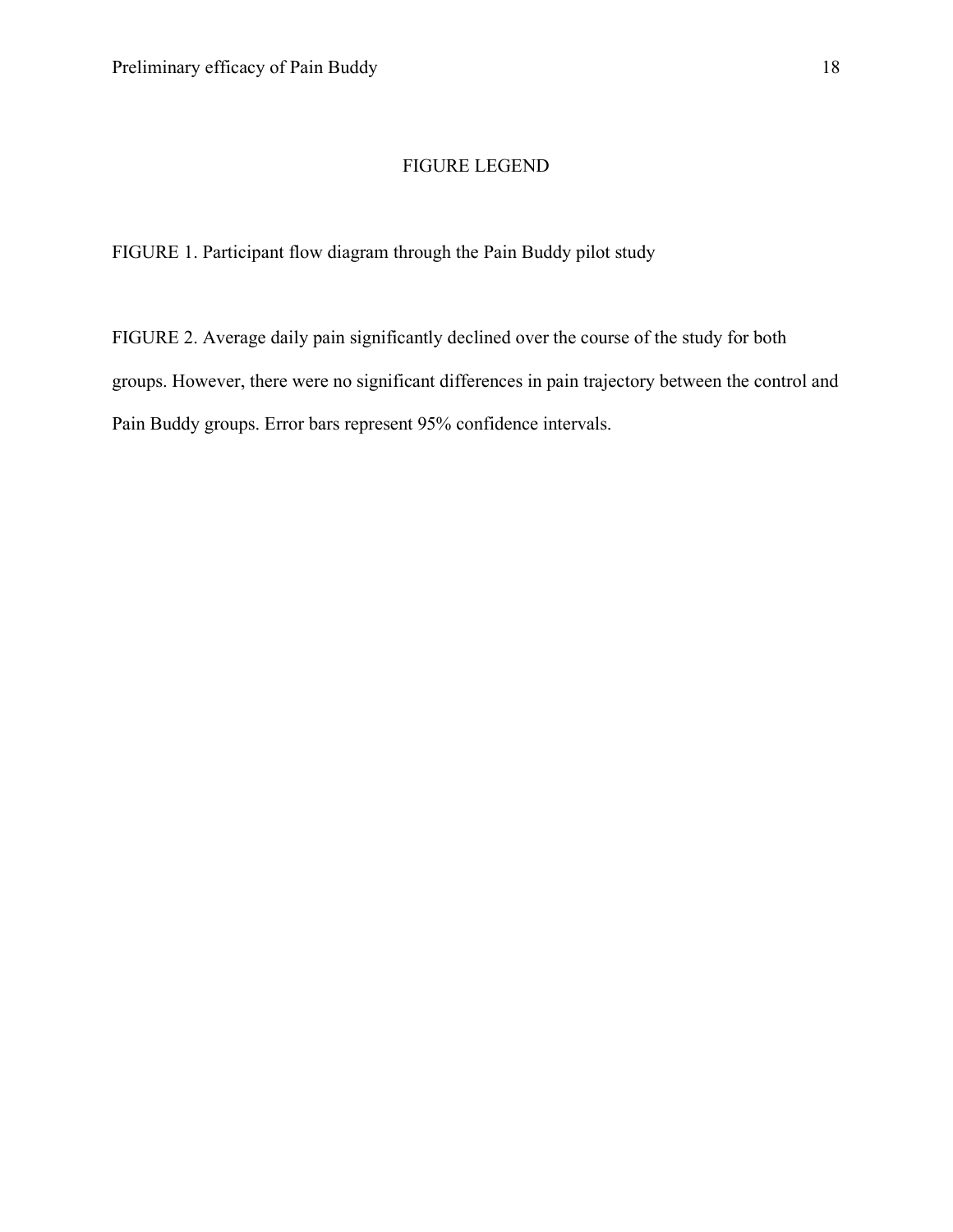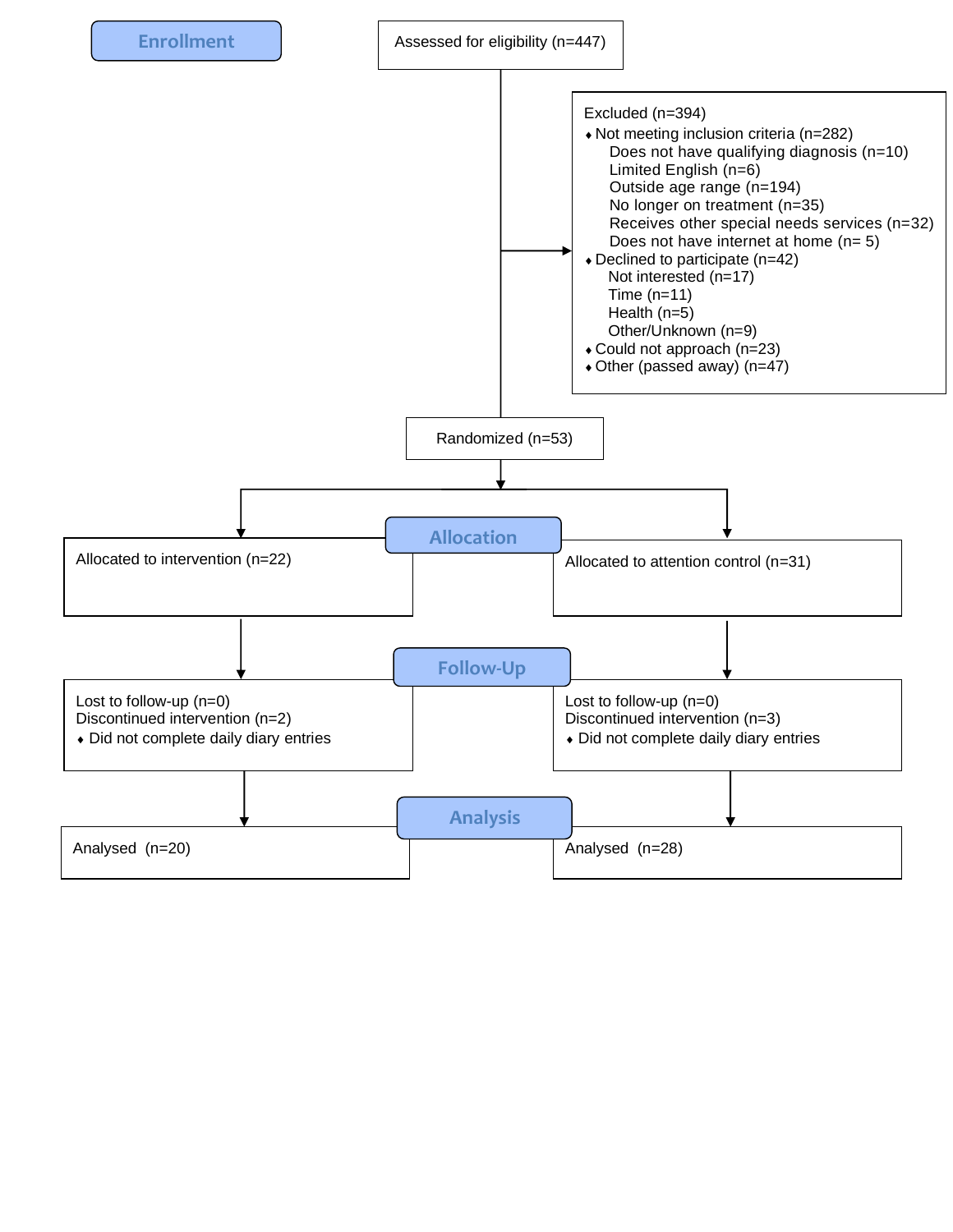